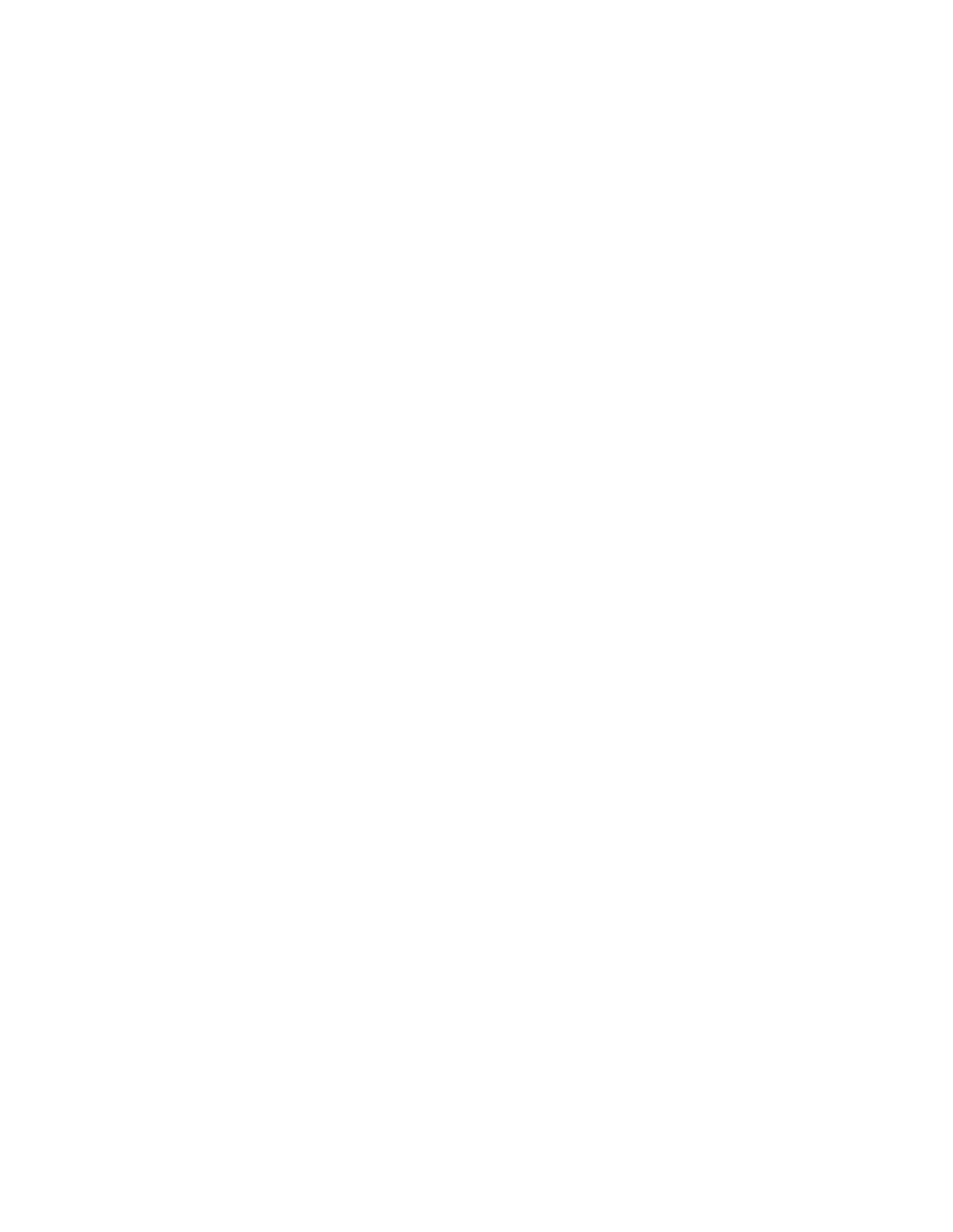

University of North Texas Denton, Texas 76201 www.reSOLVE.com

Phone: 512-739-4949 Email: holly@debower.us

Monday, 30 April 2012 Christine Vergos, HR Director Rick Roman, IT Specialist Balfour Beatty 3100 McKinnon Street, Tenth Floor Dallas, TX 75201

Dear Ms. Vergos and Mr. Roman:

Balfour Beatty is an established company with years of growth and success. Through this business growth, BBdocs has accumulated an extensive document repository. You need an infrastructure that will allow employees and administrators to more efficiently access and maintain documents, and SharePoint will serve as the perfect platform.

As a company that solves problems, we at reSOLVE have extensively researched SharePoint's capabilities and have created taxonomy and governance systems that will maximize SharePoint's potential. Our solution will benefit Balfour Beatty in the following ways:

- Users will spend less time searching and more time working; our taxonomy is intuitively organized, streamlined, and allows users to find any document in four clicks or fewer.
- With our governance plan, administrators will be able to manage content by using all of SharePoint's features, from retention schedules to document tagging.

In the following proposal, we demonstrate our commitment to helping Balfour Beatty organize and manage BBdocs during and after the move to SharePoint. The entire reSOLVE team is excited to work with you to make this project a success.

Regards,

Holly DeBower Project Manager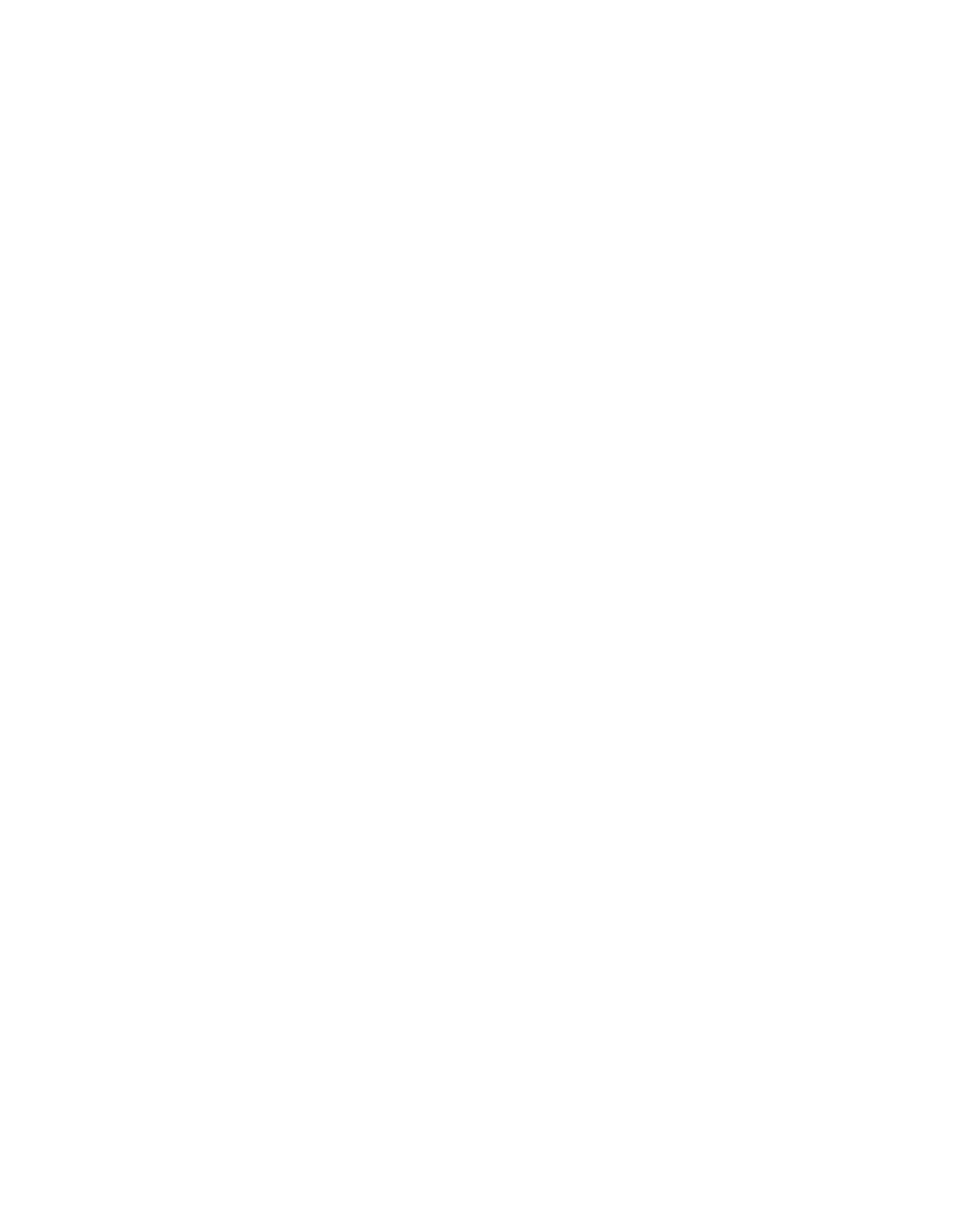#### **Contents**

| $\bullet$  |  |
|------------|--|
|            |  |
|            |  |
|            |  |
|            |  |
|            |  |
|            |  |
|            |  |
|            |  |
| $\bullet$  |  |
|            |  |
| Conclusion |  |
|            |  |
|            |  |
|            |  |
|            |  |
|            |  |

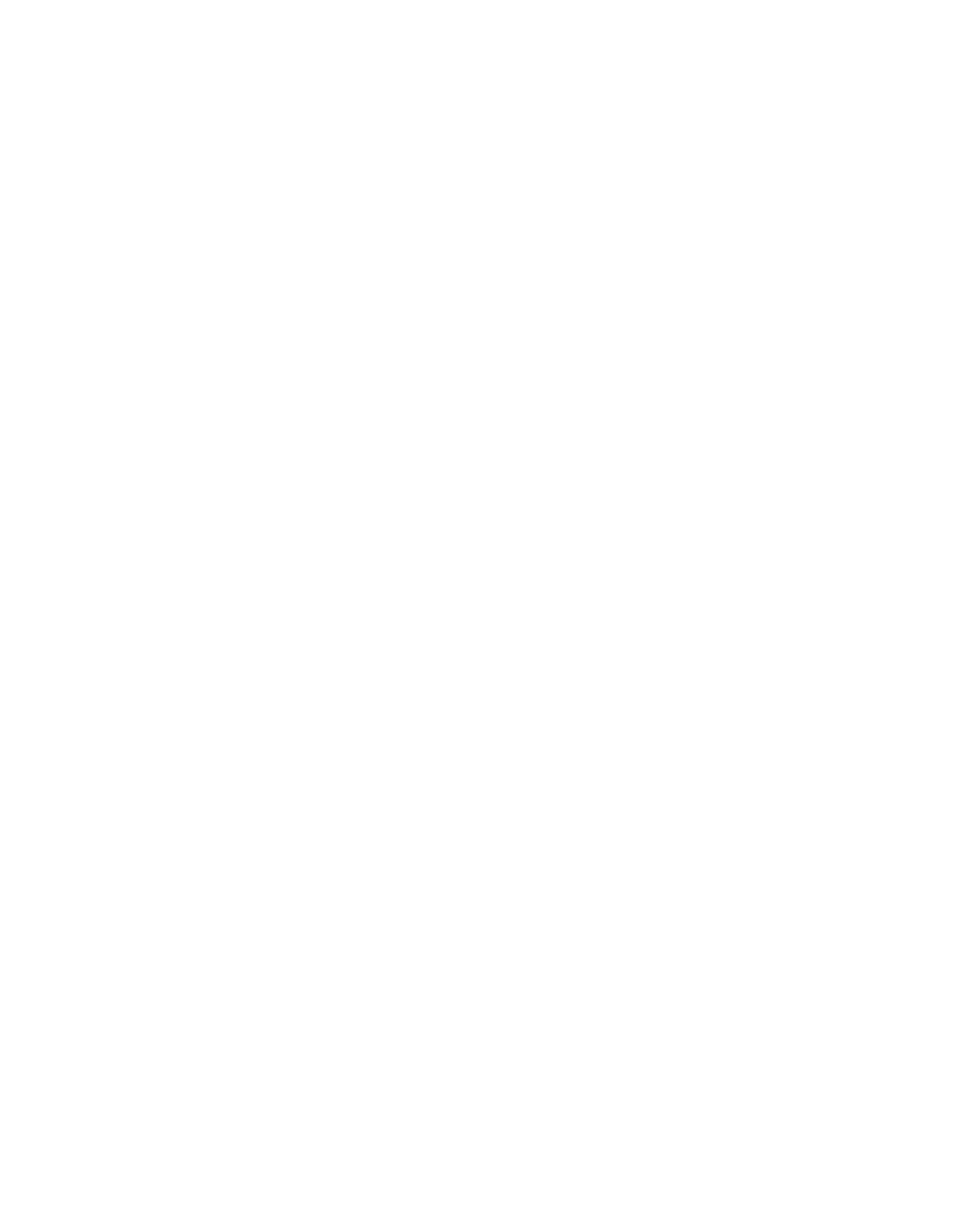Identifying Balfour Beatty's Needs v

#### **Identifying Balfour Beatty's Needs**

Balfour Beatty is making the switch from BBdocs to SharePoint. You need a company with SharePoint expertise to assist in making the transition a smooth and effective one.

ReSOLVE understands SharePoint and its many capabilities, and we want to maximize SharePoint's features to make the changes that Balfour Beatty staff and administrators want:

- A simple taxonomic structure that will be easy to navigate
- A document repository only going three folders deep, so users may locate documents quickly
- A standardized naming system for future documents
- Alphabetical organization to assist users in locating documents
- Comprehensive tagging and numbering for all of Balfour Beatty's documents
- A top-down governance system that allows select administrators to upload, edit, and delete documents
- SharePoint's retention schedules to help administrators keep documents upto-date
- Marketing flyers, e-mails, and brochures to alert and educate Balfour Beatty employees on the new SharePoint system, taxonomy, and governance procedures



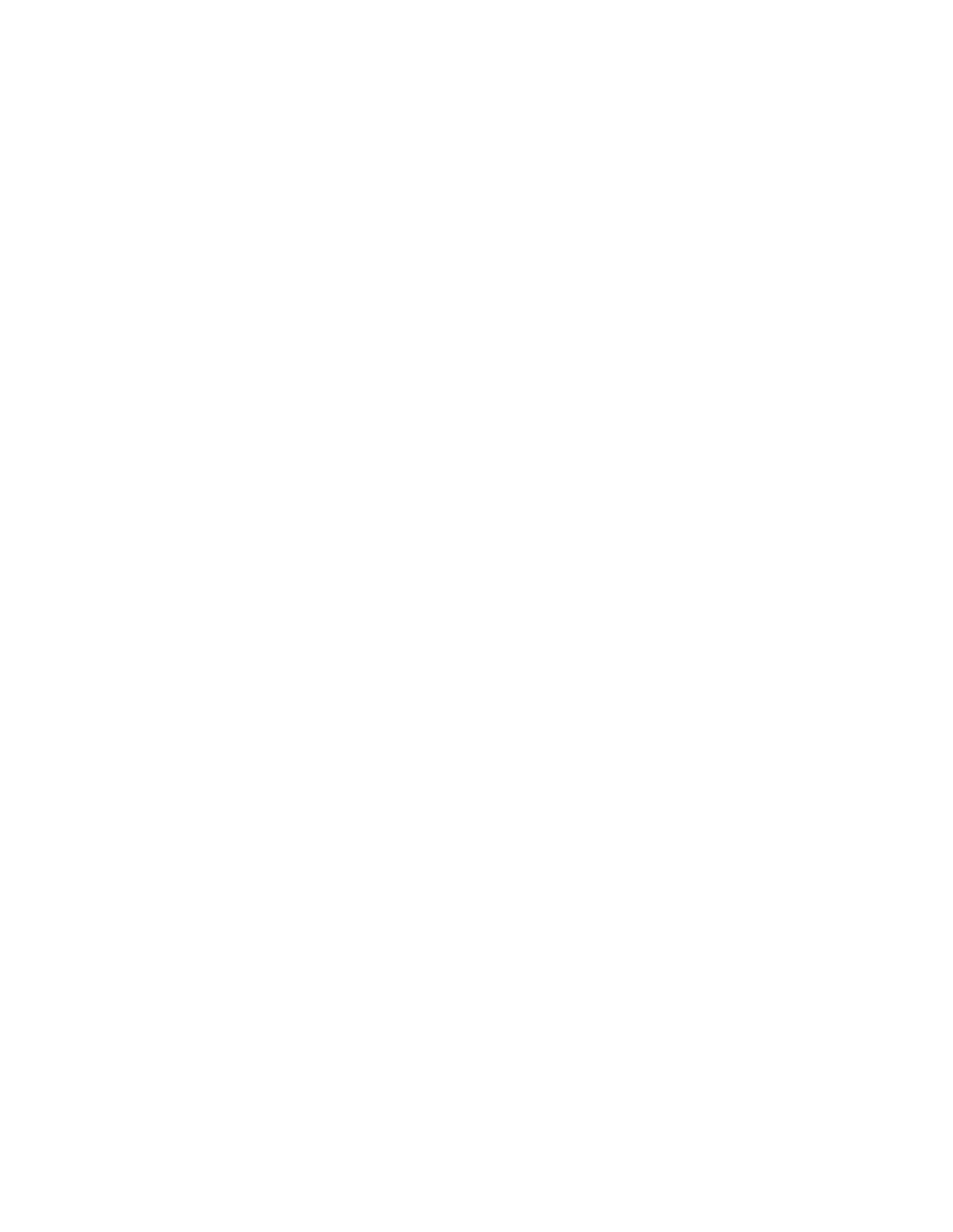## **Creating a Plan**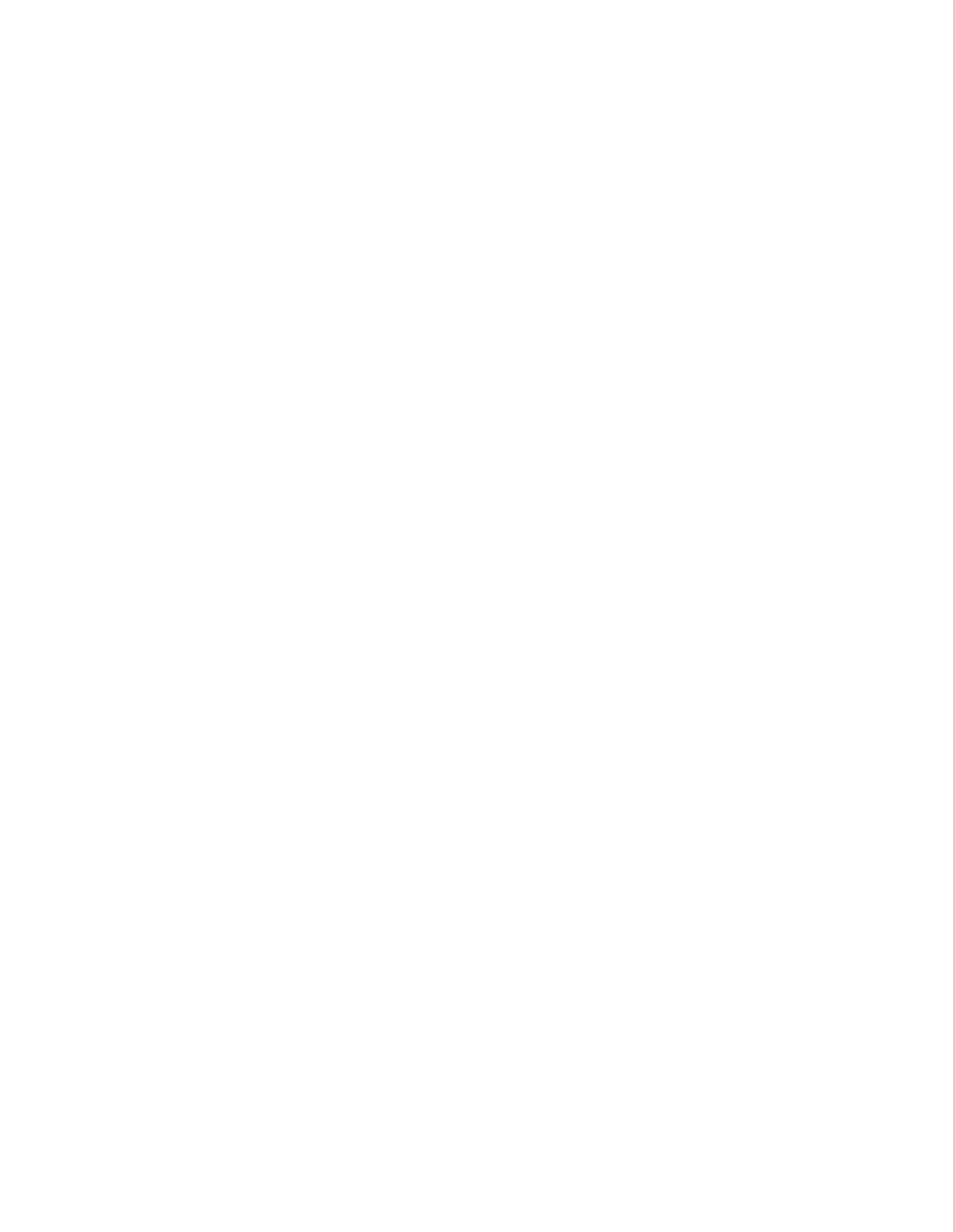Creating a Plan 9

#### **Organizing Documents**

The reSOLVE team put together a comprehensive and easy-to-use taxonomy to maintain all of Balfour Beatty's documents in SharePoint. With the new taxonomy, end users can find the information they need with improved document grouping, naming, and overall organization.

To create this taxonomy, our team first explored BBdocs and the existing structure of classification. The first column of folders consists of seven main folders grouped by file type, procedure type, or document association. This causes a problem for users looking for documents because it lacks an intuitive structure. Employees may have to click through a variety of different folders and subgroups to find what they are looking for rather than having their documents grouped together in a more comprehensive format.

People like to find documents easily and without frustration. ReSOLVE's proposed taxonomy does just that by only going three folders deep, with the fourth click or earlier being the desired document.

We also observed that the first group of folders has the labels "Tier 1-7" before the folder name. Including these labels on the folders confuses the users because they suggest that certain folders are more important than others. For consistency and clarification, we took out the "Tier 1-7" naming methodology and just let the individual departments be the folder's names.

Our proposed taxonomy classifies and labels the first column of folders by departments:

- Finance
- Human Resources
- Information Technology
- Legal
- Loss Prevention
- Marketing and Communications
- Operations

The second and third columns are subfolders within the main department groups. These subfolders are again grouped into like categories to assist employees and administrators in quickly finding what they need.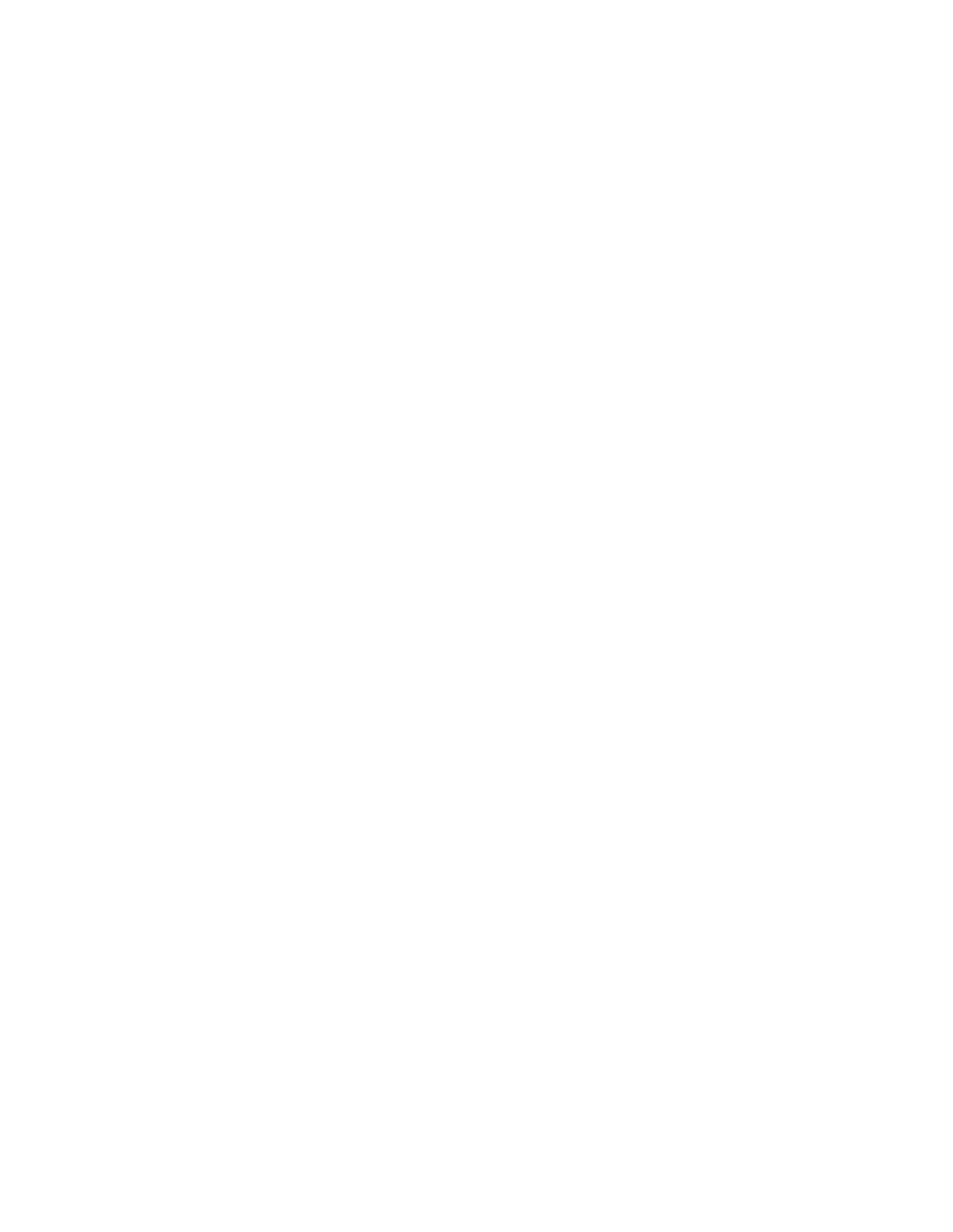Creating a Plan 11

#### **Grouping Folders**

Here we have an outline of the new taxonomy for existing and future Balfour Beatty documents. For a more detailed taxonomy that lists the specific documents that should be moved into the folders, find the "Document Level Taxonomy" that is located in the Reference section.

#### **Finance**

- **Accounts Payable** 
	- o Cash Management
	- o Corporate Services Desktop Procedures
	- o General Departmental Information
	- o Purchasing
- **Billing and Invoicing**
- **Budgets**

#### **Human Resources**

- **Compensation and Benefits**
	- o Benefits
	- o Payroll
- **Employment**
	- o Job Descriptions
	- o New Hire Paperwork
	- o Relocations and Transfers
	- o Standards of Conduct
	- o Travel and Other Expenses
- **Talent Management Tools**
	- o Adding Employees
	- o Performance Management
	- o Project Management
	- o Terminations and Job Changes
- **Training and Development**
	- o Career Development
	- o Training

#### **Information Technology**

- **Departmental Procedures (IT)**
	- o Audits
	- o System Maintenance and Changes
- **IT Roadmap**
- **Remote Access**
- **System Requests and Purchases**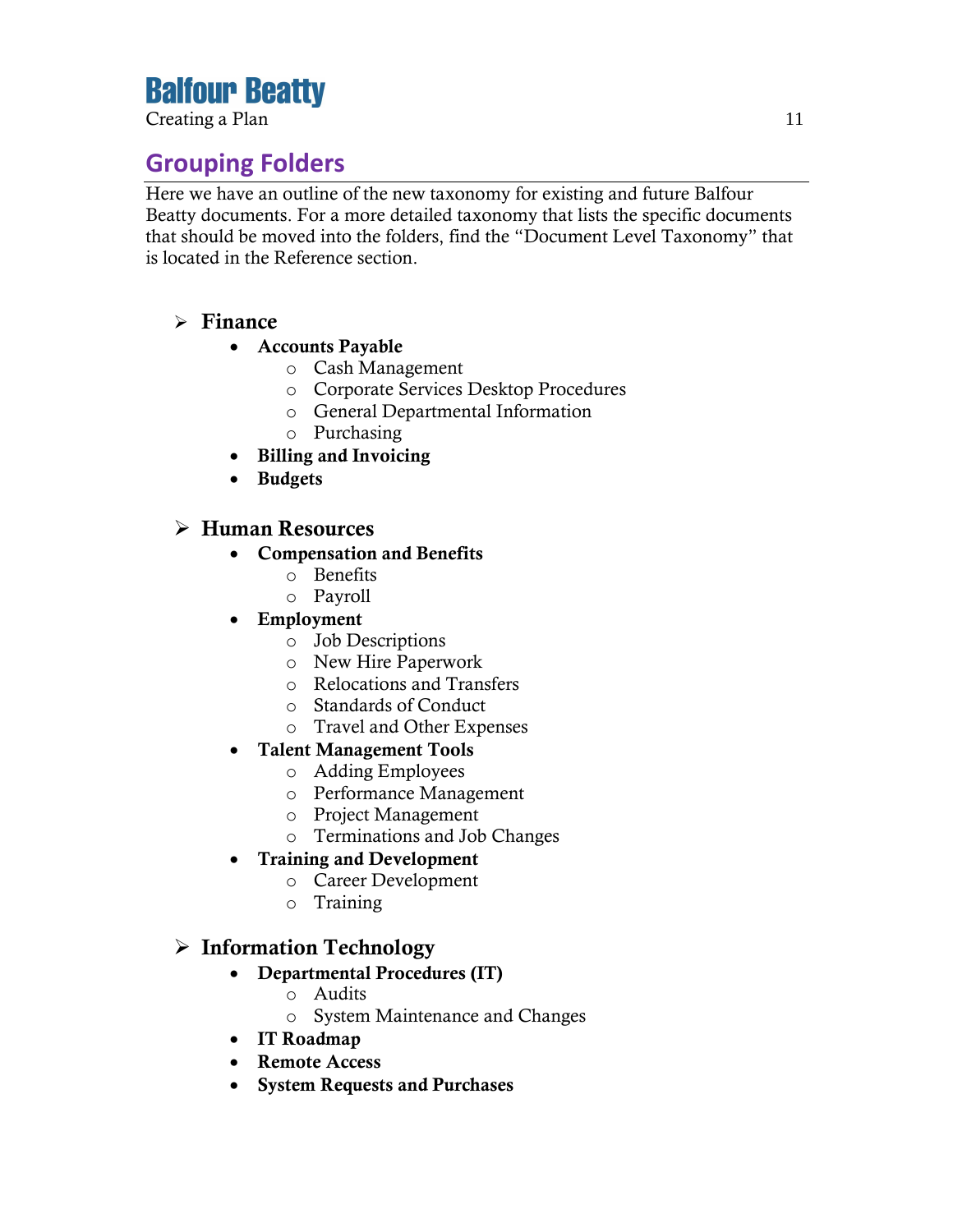#### **Naming Documents**

In order to speed up the search process, reSOLVE suggests a new method of naming documents. Currently, many documents share the same name or do not have clear titles. Employees must then spend more time opening multiple documents to find the one they want. To fix this, reSOLVE suggests three steps to clarify document names and speed up the search process:

- 1) Begin each document name with what the document covers.
- 2) Determine the type of document and include it in the title. Document types include terms like policy, procedure, overview, and form.
- 3) Alphabetize documents.

At reSOLVE we understand Balfour Beatty's need to use time efficiently. To alleviate some of effort required to rename existing documents, we identified over 150 documents that need title adjustments. We are providing this list of documents, as well as name suggestions. Refer to the Document Name Change spreadsheet in the Reference Information section.

One example of an overarching name change suggestion is how to name the "Best Practices" folder. Best Practices is currently constructed as "Tier 5- Best Practices  $\rightarrow$  CSI Division 1-15." We have moved Best Practices to "Operations  $\rightarrow$  Best Practices  $\rightarrow$  CSI Division 1-46," and added a crucial element to the labels. Instead of just being labeled "CSI Division #," they are now labeled with the division number followed by a brief descriptor:

**Operations** 

- Best Practices
	- **CSI Division 01: General Requirements**
	- CSI Division 02: Site Construction
	- CSI Division 03: Concrete
	- CSI Division 04: Masonry
	- CSI Division 05: Metals

These new labels further identify the folders so that workers can more easily locate the information they are looking for.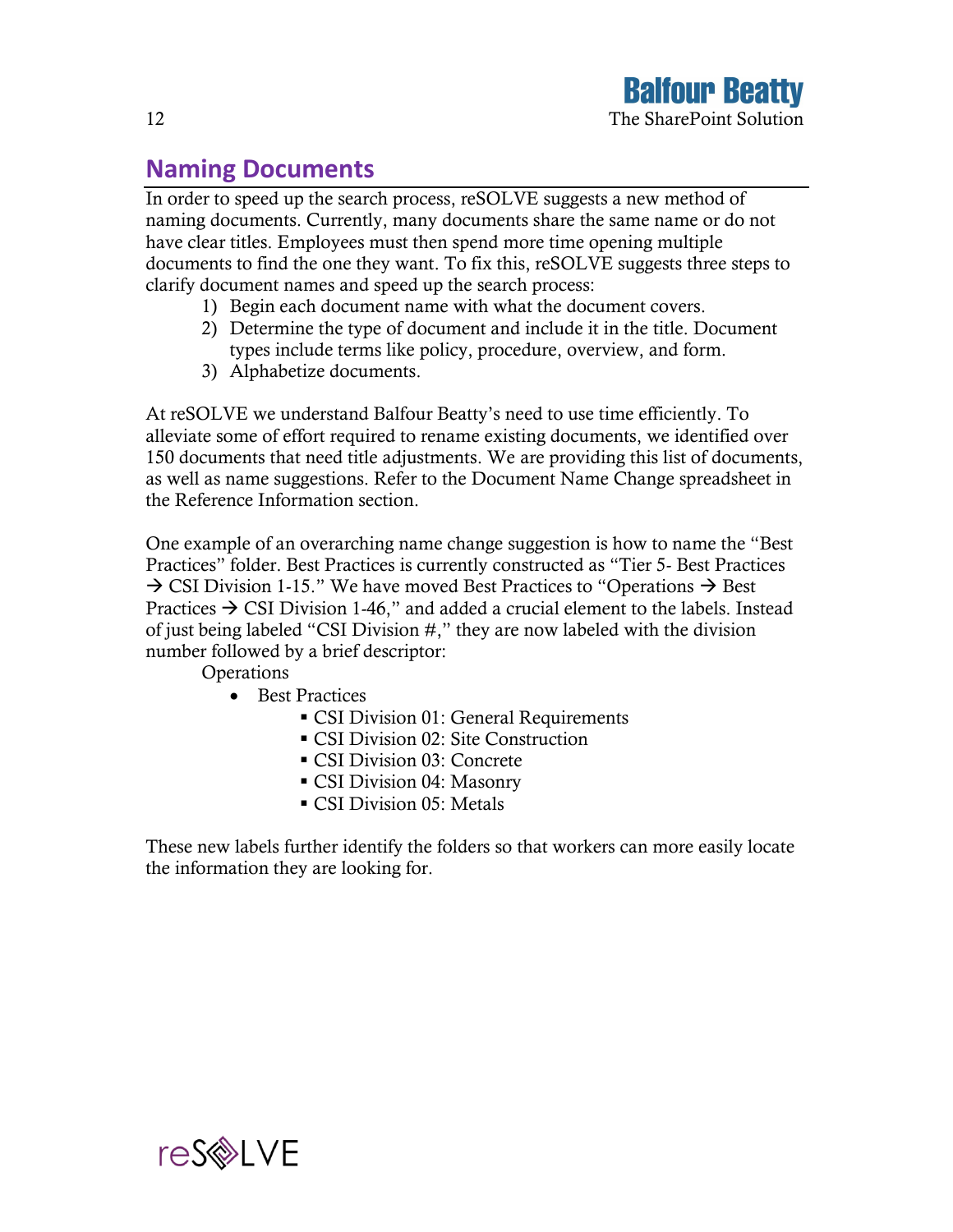#### **Assigning Roles**

This proposal includes a governance plan to outline the document workflow and assist with on-going maintenance. The plan clarifies how employees manage documents based on their roles. The employee's needs determine their roles within SharePoint. Most employees need read-only access because they simply need to locate information; however, a few employees need to management documents within SharePoint. The four employee roles are described in Table 1 below.

| Role                            | <b>Number of</b><br><b>Employees</b>          | <b>Permission Type</b>                                                                                                                                                                                                                                                                |
|---------------------------------|-----------------------------------------------|---------------------------------------------------------------------------------------------------------------------------------------------------------------------------------------------------------------------------------------------------------------------------------------|
| <b>General User</b>             | Majority of<br>employees                      | Read-only access                                                                                                                                                                                                                                                                      |
| <b>Document Manager</b>         | Several employees<br>in each department       | Editor: Approves documents for<br>$\bullet$<br>upload<br>Publisher: Uploads final product<br>Administrator: Manages<br>permissions to content                                                                                                                                         |
| <b>Department Super</b><br>User | One for each<br>department<br>represented     | Maintains same permissions as<br>$\bullet$<br>Document Manager<br>Controls archiving and deleting<br>$\bullet$<br>outdated content<br>Chooses and trains new<br>Document Managers<br>"Go-To" Person for Document<br>Managers in the department<br>Acts as Term Store<br>Administrator |
| <b>Super User</b>               | 2 or 3 employees<br>from the IT<br>department | System wide access to address<br>$\bullet$<br>special requests<br>"Go-To Person" to filter any<br><b>SharePoint issues</b>                                                                                                                                                            |

#### **Table 1 SharePoint Roles**

Only a few individuals receive Super User access. This small group has the ability to do anything within SharePoint. Users are responsible for overseeing the SharePoint system, so system requests and issues would be filtered through this group. For example, when an employee transfers to the documentation team, their Department Super User might request that the Super User update the new person's SharePoint role from General User to Document Manager access. An example of a SharePoint system issue is if the system fails to publish the latest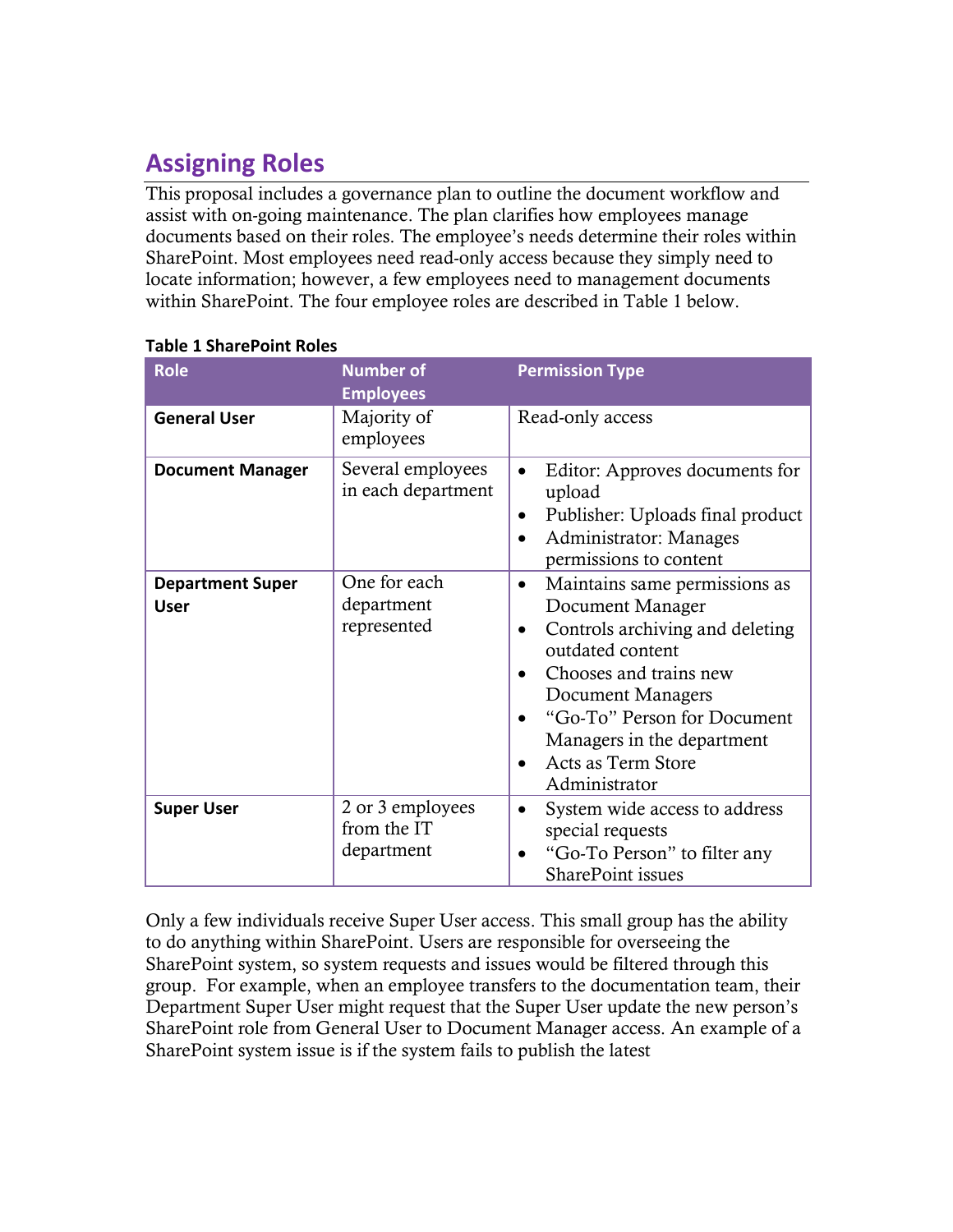

# **Implementing the Plan**

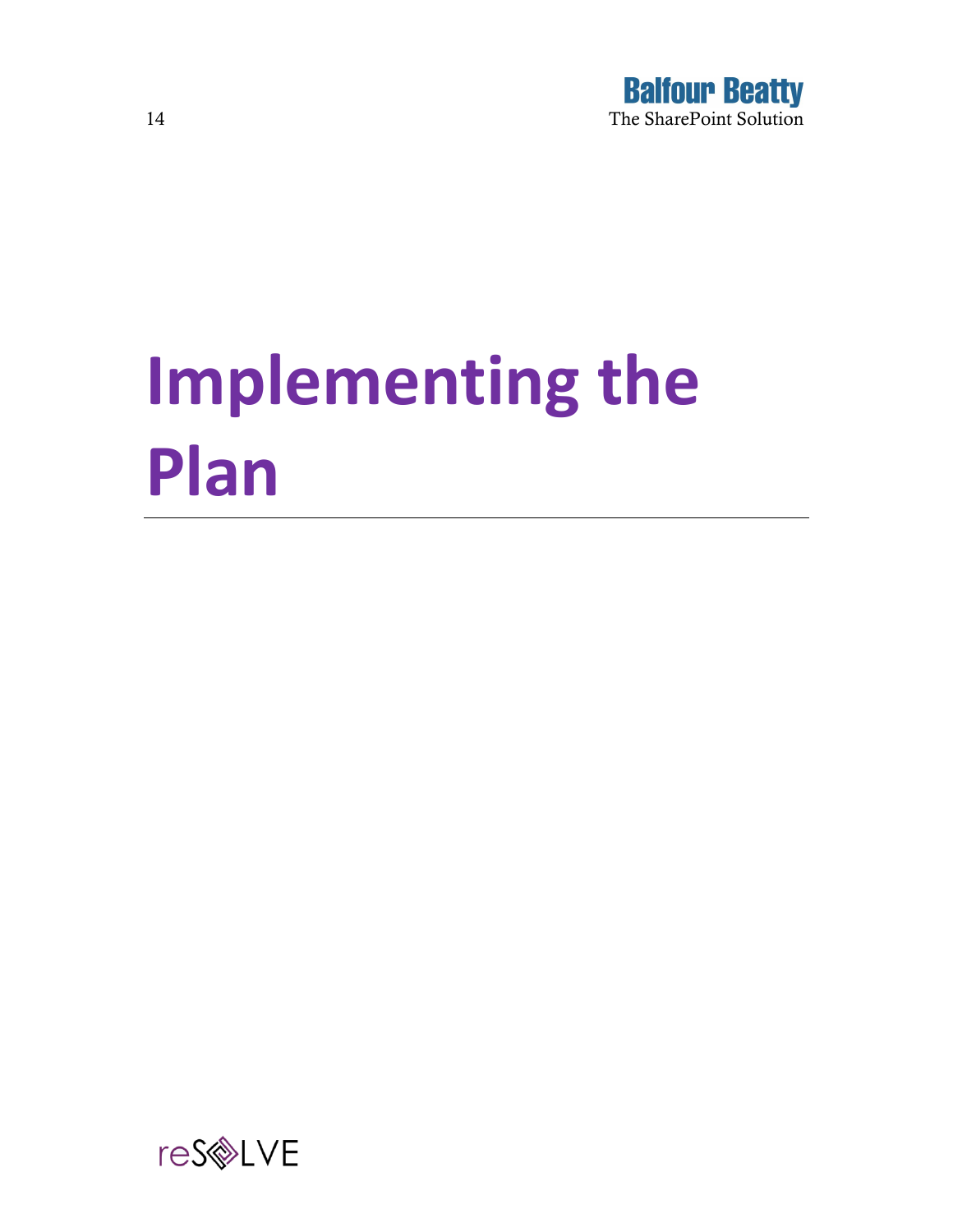#### **Taking the Steps**

The marketing documents in the previous section, work with the below steps to assist with the transition from your current system to SharePoint:

| <b>Step</b>    | <b>Purpose</b>                          | <b>Action</b>                                                                                                                                                                                     |
|----------------|-----------------------------------------|---------------------------------------------------------------------------------------------------------------------------------------------------------------------------------------------------|
| 1              | Announce the upcoming<br>change         | Display posters created by reSOLVE.                                                                                                                                                               |
| $\overline{2}$ | Prepare SharePoint                      | Set up the folder structure prepared by<br>reSOLVE.                                                                                                                                               |
| 3              | Prepare BBdocs                          | Review documents to assure they are up-to-<br>date and relevant. Delete or archive<br>documents, if needed.                                                                                       |
| 4              | Clarify titles                          | Review existing document titles to assure<br>they reflect contents and are understandable.<br>Rename documents, when needed. Use the<br>Document Name Changes spreadsheet<br>provided by reSOLVE. |
| 5              | Begin the transition                    | Copy all documents over to the new folder<br>structure.                                                                                                                                           |
| 6              | Ensure publication and<br>functionality | Test SharePoint to assure that:<br>documents publish in correct folders and<br>display when opened<br>functionalities work, such as uploading,<br>searching, and tagging.                         |
| 7              | Announce the change                     | Upload and distribute the following<br>documents designed by reSOLVE:<br>Your SharePoint Support Group<br>$\bullet$<br>• Consulting a Professional<br>The Map to Recovery                         |
| 9              | Streamline document<br>location         | Remove documents within BBdocs to leave<br>one location for employees to find<br>documents.                                                                                                       |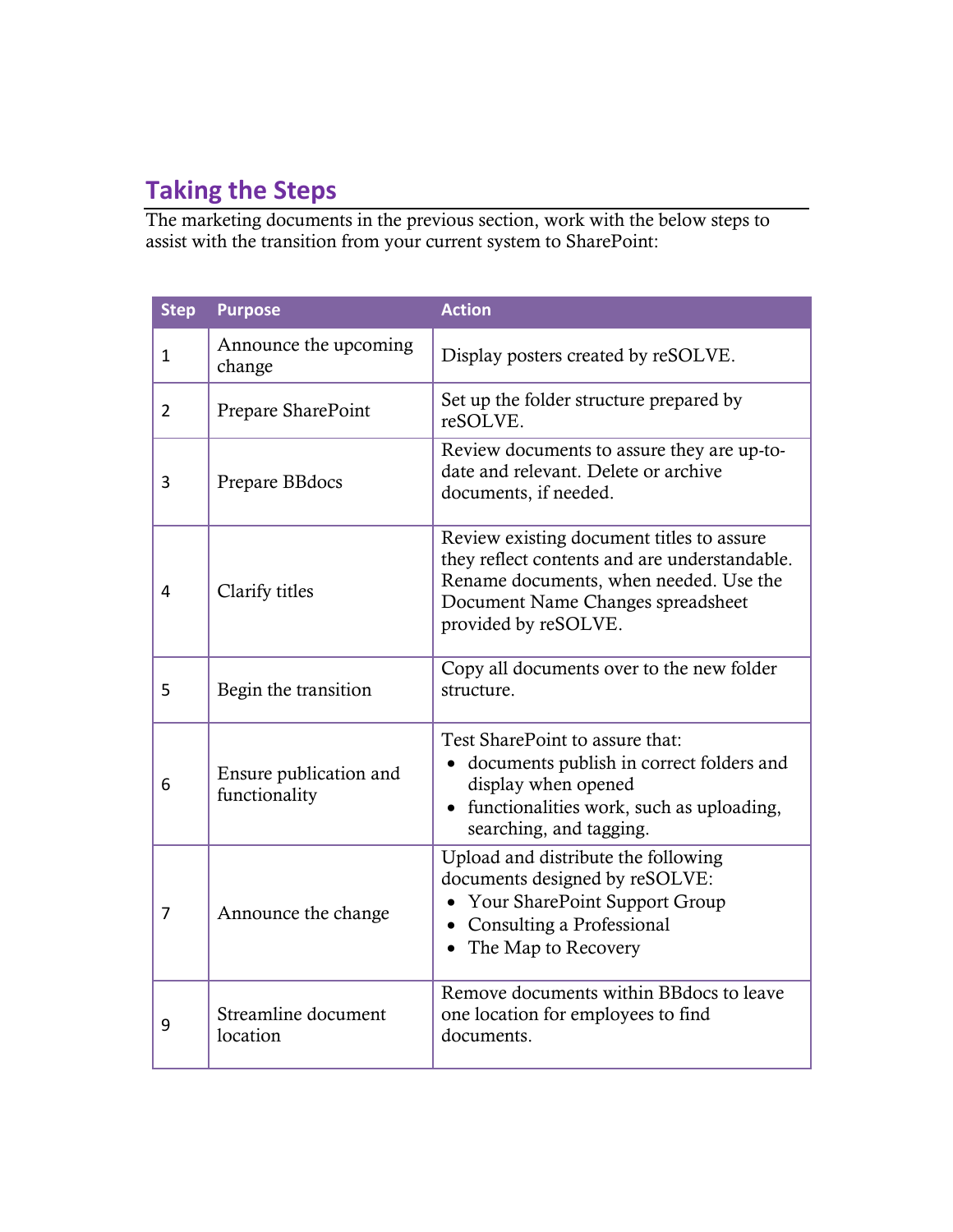

# **Choosing reSOLVE**

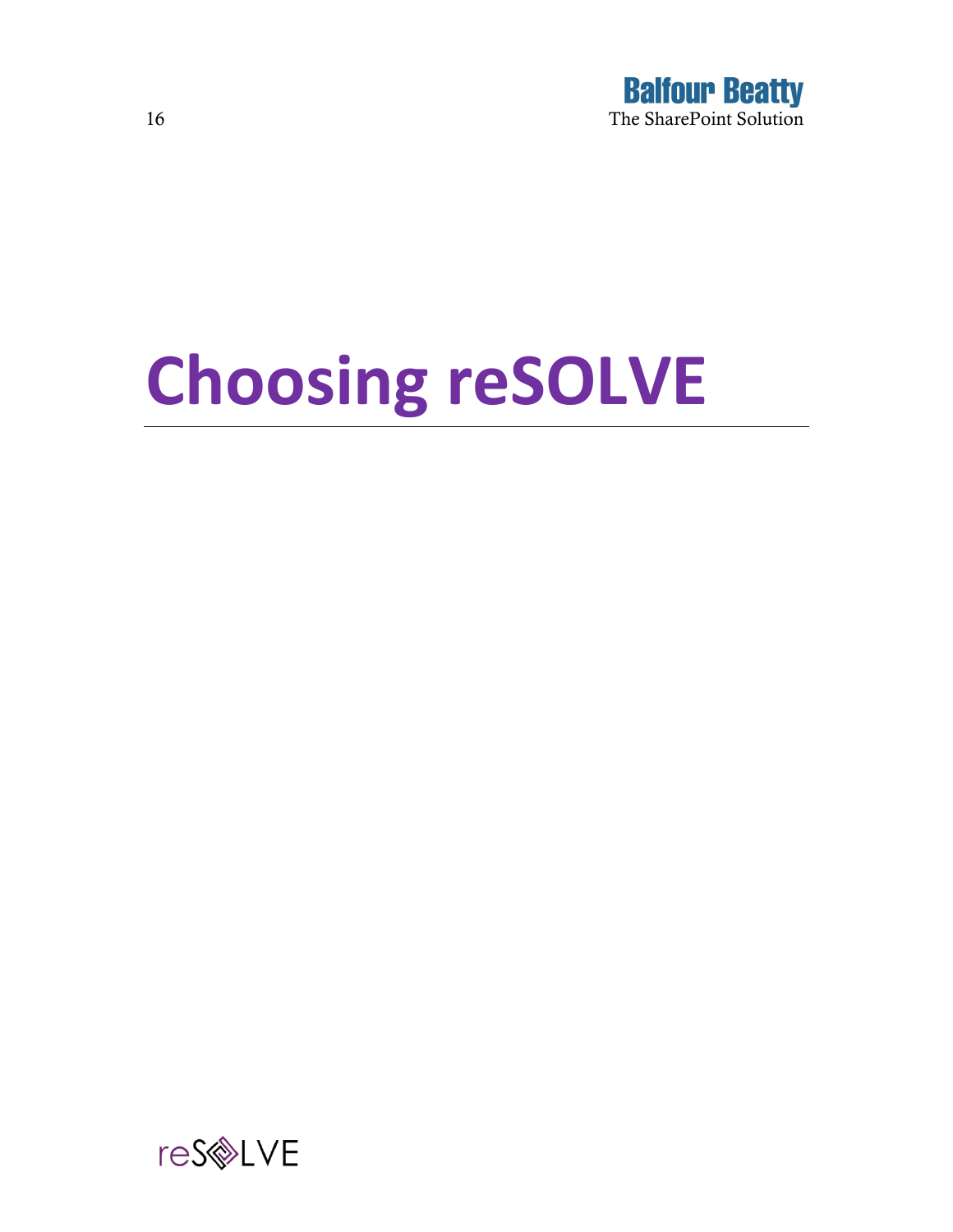Choosing reSOLVE 17

#### **Identifying Key Differentiators**

SharePoint is a powerful platform and Balfour Beatty will benefit greatly from it. ReSOLVE understands SharePoint and has taken full advantage of its capabilities in The SharePoint Solution:

- We know that document numbering is important to IT, so we've included education on SharePoint's Document ID function.
- We also know how important document searching is for all users, so we made tagging a priority that is accessible and extended to everybody.
- Administrators will be able to manage time-sensitive or out dated documents with SharePoint's built-in archiving systems and retention schedules.
- We have included ways to utilize workflows, printing labels, and metadata in SharePoint.

ReSOLVE respects the employees of Balfour Beatty and wants them to look forward to the transition. We are excited to keep you and your employees involved in the transition process with flyers, emails, posters, and brochures. Along with these marketing documents, we have created a glossary of SharePoint features for users and administrators to use as on-going reference material.

Speaking to Balfour Beatty representative Christine Vergos, we learned that existing employees will handle the manual tasks involved in the BBdocs to SharePoint transition process. These manual tasks will be time-consuming for your employees, and we know that time is important to your company. ReSOLVE commits to reducing the amount of manual tasks and alleviating much of the internal workload. Our team has reviewed over 150 existing documents, organized them comprehensively, and provided name changes for them. The changes are documented with all information necessary for Balfour Beatty administrators to file them in SharePoint effectively. This means fewer manual tasks for your employees.

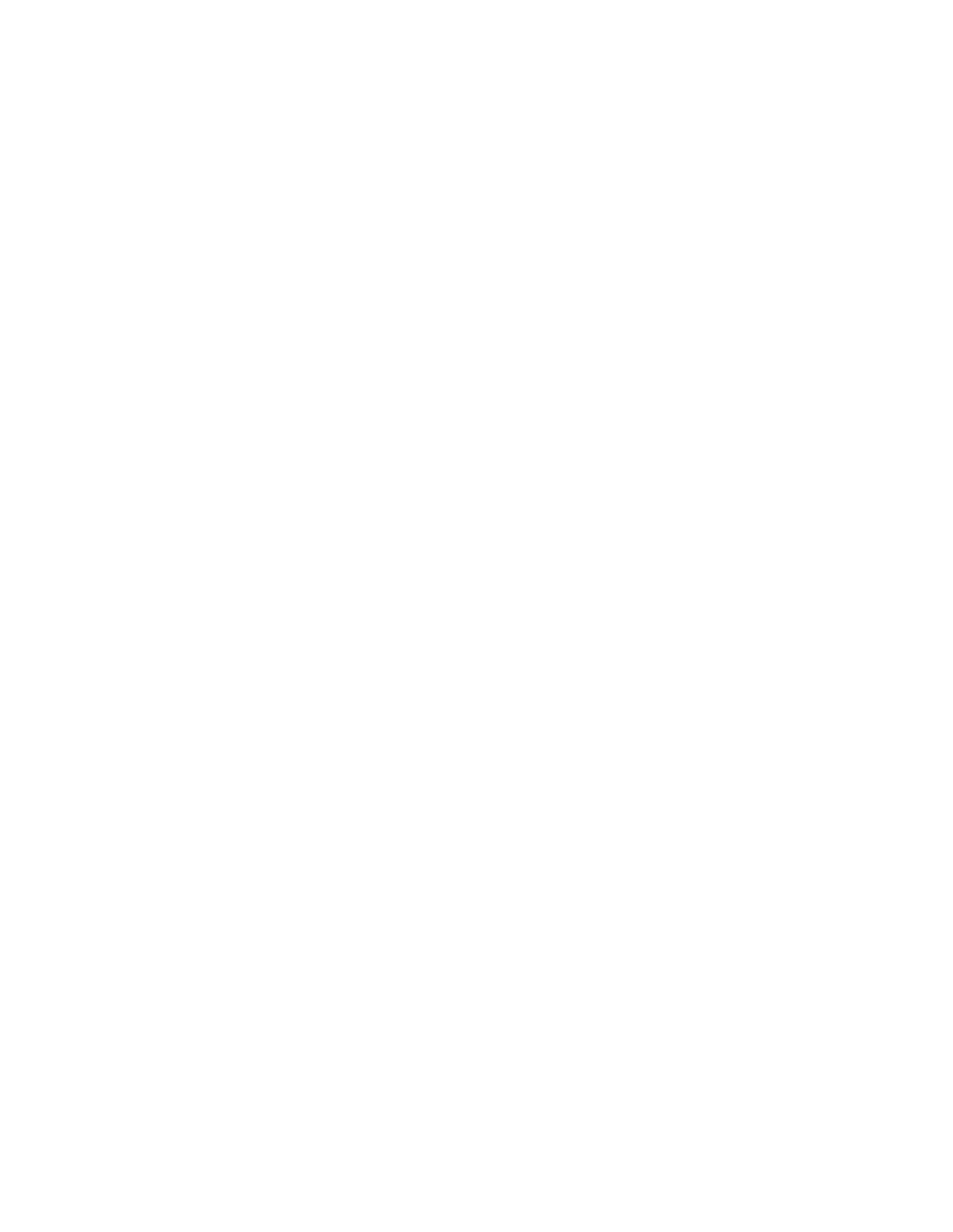Conclusion 19

#### **Conclusion**

The Balfour Beatty name stands for success, quality, and expertize in its field. As an established company, you have many years of experience and a growing document repository to match. Your company needs an infrastructure that is user friendly and allows employees to quickly go through a forest of documents to find the information they need. Your employees and administrators need to be able to more efficiently access and maintain documents. Your decision to move your documents from BBdocs to SharePoint will benefit your employees. SharePoint is the perfect platform for your documents. Moving these documents from BBdocs to SharePoint will be a big transition, but we at reSOLVE have developed a plan to help you with this transition.

As a company with many years of experience resolving taxonomy issues, our company is familiar with organizing documents and creating transition plans to move documents. We have experience with SharePoint and have extensively researched the capabilities of SharePoint2010. The taxonomy and governance plan we created for Balfour Beatty will maximize SharePoint's potential.

The goal of our proposal is to demonstrate our commitment to helping Balfour Beatty organize existing documents and to help manage documents. Our proposal also includes a detailed transition plan to move documents from BBdocs to SharePoint. We are honored to present this proposal to you. The entire reSOLVE team is excited to work with you to make this project a success.